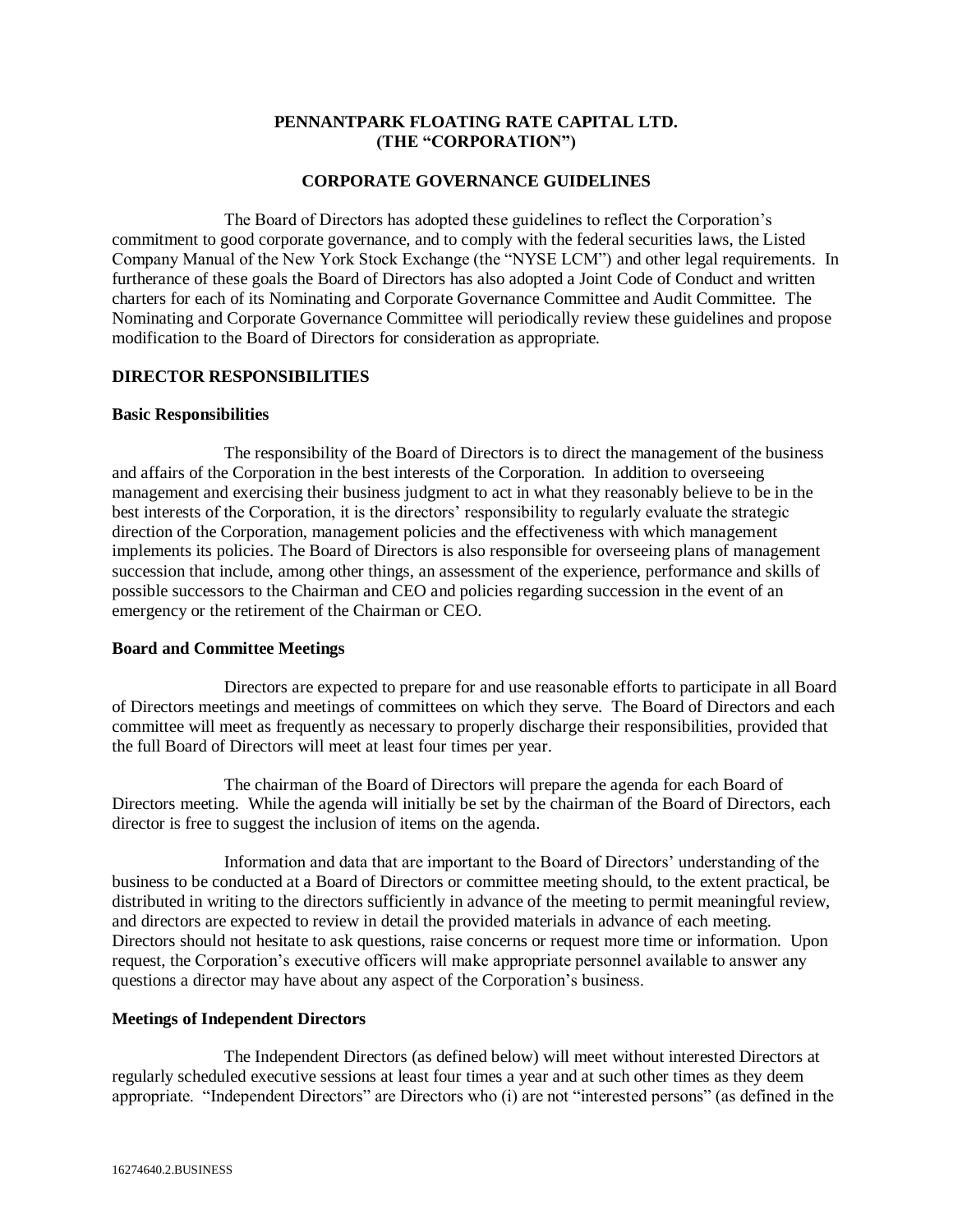Investment Company Act of 1940, as amended (the "1940 Act") of the Corporation; and (ii) are "independent directors" (as defined in Section 303A.02 of the NYSE LCM.

The Independent Directors will designate a Director from among their number to preside at all executive sessions of the Independent Directors.

### **Board of Directors Interaction with Institutional Investors, Research Analysts and Media**

As a general rule, management will speak on behalf of the Corporation. Comments and other statements from the entire Board of Directors, if appropriate, will generally be made by the chairman of the Board of Directors and Chief Executive Officer. It is suggested that, in normal circumstances, each director will refer all inquiries from third parties to management.

## **COMPOSITION AND SELECTION OF THE BOARD OF DIRECTORS**

#### **Size and Composition of the Board of Directors**

The current size of the Board of Directors is five, which the Board of Directors believes is appropriate. The Board of Directors will assess its size from time to time to determine whether its size continues to be appropriate.

### **Board of Directors Membership Criteria**

The Board of Directors will have a majority of directors who are Independent Directors. The Board of Directors will monitor its compliance with the 1940 Act and the NYSE LCM requirements for director independence on an ongoing basis. Each Independent Director is expected to notify the chairman of the Board of Directors and the chairman of the Nominating and Corporate Governance Committee, as soon as reasonably practicable, in the event that his or her personal circumstances change in a manner that may affect the Board of Directors' evaluation of such director's independence.

The Nominating and Corporate Governance Committee is responsible for reviewing with the Board of Directors, on an annual basis, the composition of the Board of Directors as a whole, and whether the Corporation is being well served by the directors taking into account the director's independence, age, skills, experience and availability for service to the Corporation.

The Nominating and Corporate Governance Committee will recommend director nominees to the Board of Directors in accordance with the policies and principles in its charter.

#### **Membership on Other Board of Directorss**

Directors must inform the chairman of the Board of Directors and the Chairman of the Nominating and Corporate Governance Committee in advance of accepting an invitation to serve on another public corporation board.

## **Term Limits and Mandatory Retirement**

The Board of Directors has not established any term limits to an individual's membership on the Board of Directors. As an alternative to term limits, the Nominating and Corporate Governance Committee will, as part of its annual assessment of the composition of the Board of Directors, review a director's continuation on the Board of Directors.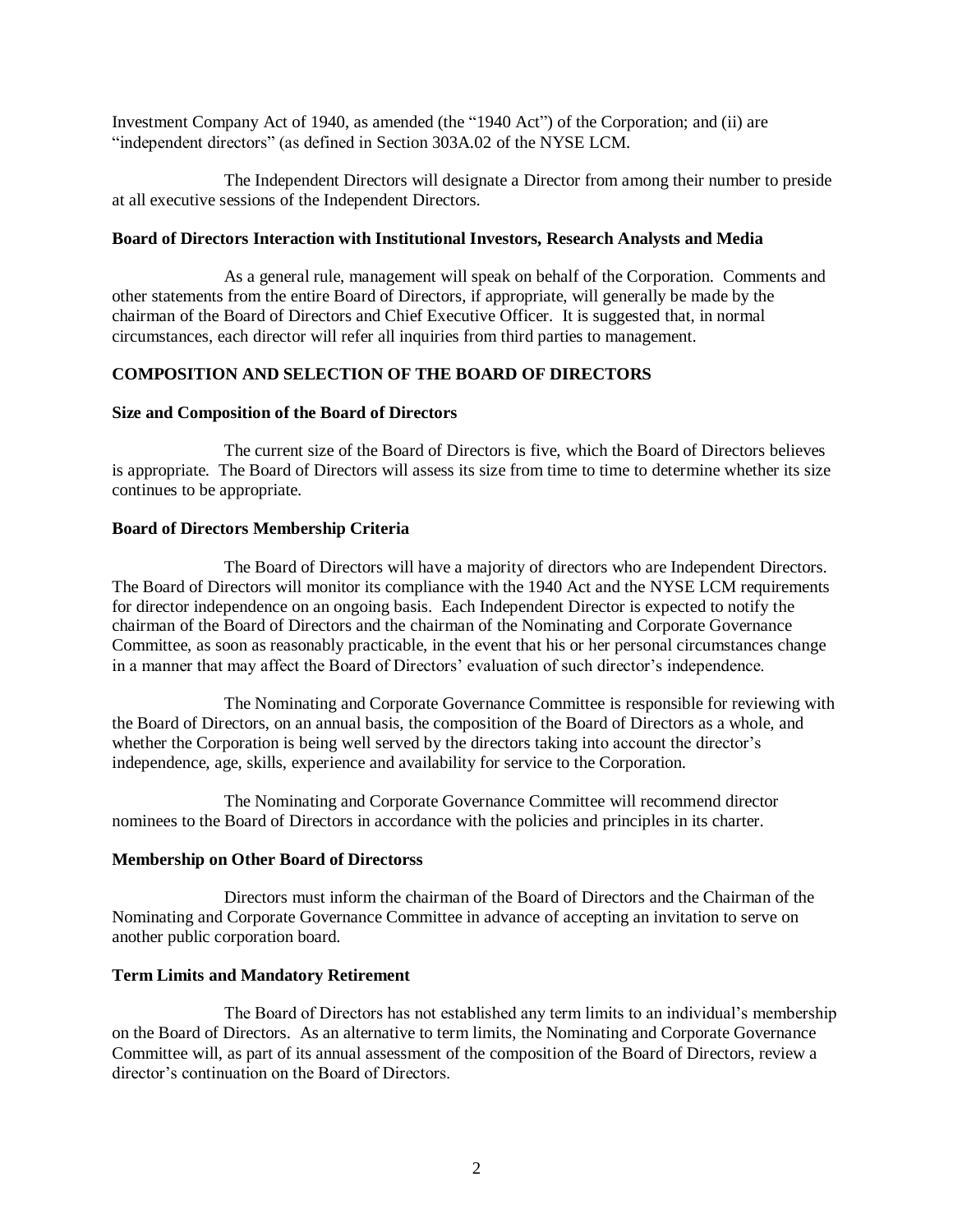## **BOARD OF DIRECTORS COMMITTEES**

#### **Composition and Responsibilities**

The Board of Directors will have at all times an Audit Committee, a Nominating and Corporate Governance Committee, and any other committees the Board of Directors deems appropriate. All of the members of the Audit Committee and the Nominating and Corporate Governance Committee will be Independent Directors.<sup>1</sup> The members of the Nominating and Corporate Governance Committee and the Audit Committee will be appointed by the Board of Directors upon recommendation of the Nominating and Corporate Governance Committee based on each committee's member qualification standards. Consideration should be given to the desires, skills and characteristics of individual directors. The chairman of each committee will be appointed by that committee.

### **Charters**

The Board of Directors and each committee will adopt charters setting forth the purposes, goals and responsibilities of such committee, as well as qualifications for committee membership and committee reporting to the Board of Directors.

# **DIRECTOR ACCESS TO OFFICERS, EMPLOYEES AND INDEPENDENT ADVISORS**

### **Access to Management and Employees**

Directors have full and unrestricted access to officers and employees of the Corporation.

### **Access to Independent Advisors**

The Board of Directors and each committee have the power to hire independent legal, financial or other advisors as they may deem necessary, without consulting or obtaining the approval of any officer of the Corporation in advance. The Corporation will provide sufficient funding to the Board of Directors and to each committee, as determined by the Board of Directors and each of its committees, to exercise their functions and provide compensation for the services of their advisors and, in the case of the Audit Committee, independent accountants.

## **Internal Reporting**

The Audit Committee will encourage submission, and establish procedures for the confidential treatment by the appropriate officers, under the supervision of the Audit Committee, of complaints and concerns by officers and employees regarding accounting and auditing matters and of reports regarding alleged violations of the Joint Code of Conduct or other Corporation policies or law.

The senior executives of the Corporation are encouraged to initiate direct contact with the chairman of the Audit Committee if they believe that there is a matter that should be brought to the attention of the Board of Directors.

 $\mathbf{1}$ 

Members of the Audit Committee must also satisfy the independence requirements of Section 10A(m)(3) of the Securities Exchange Act of 1934, as amended, or any successor provision.